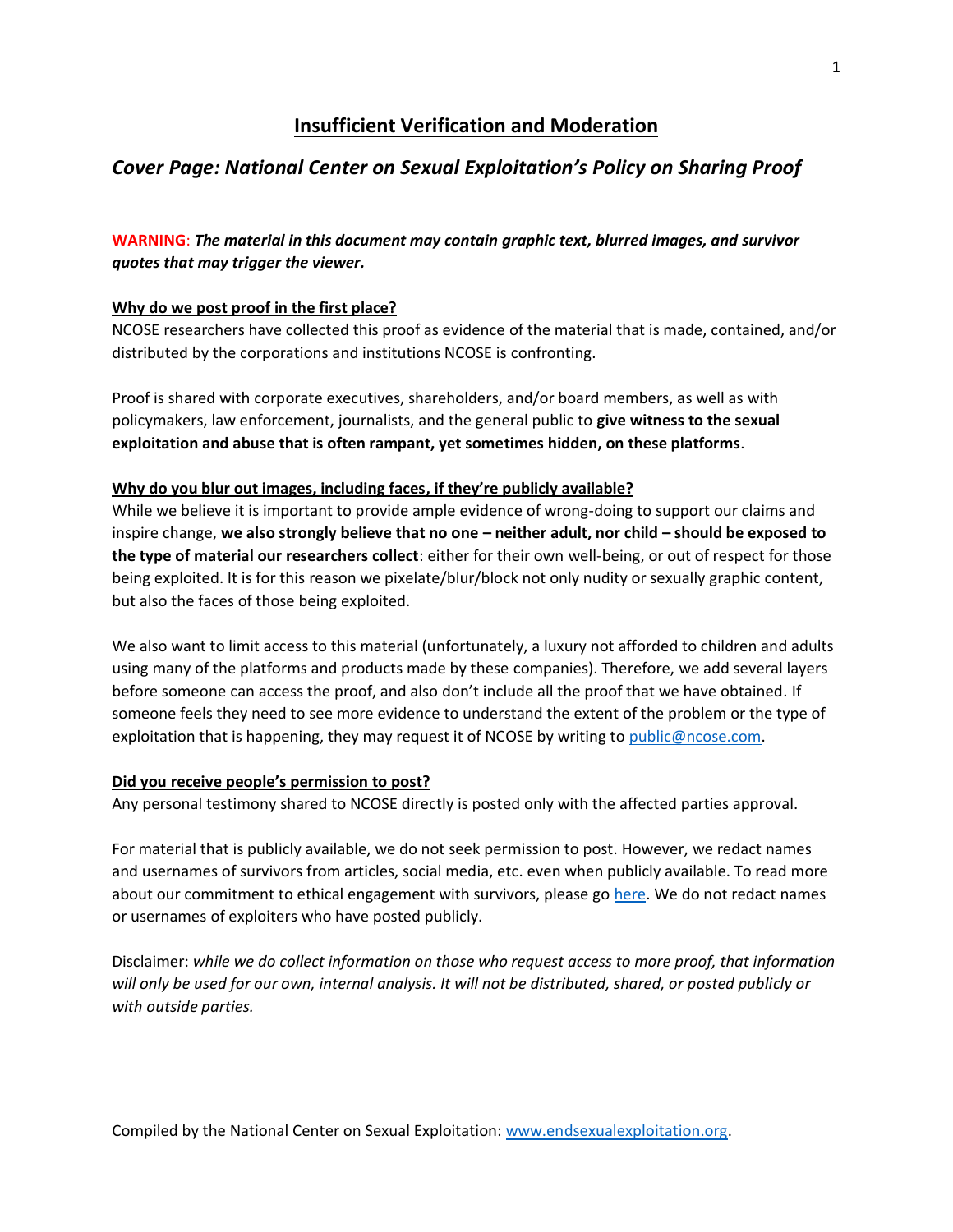OnlyFans verification and moderation systems have proven to be insufficient in keeping criminal and harmful activity off of the platform. Many have found ways to circumvent the systems. The below news article report on OnlyFans' faulty verification and moderation systems.

- "[Under the Skin of OnlyFans](https://www.bbc.com/news/uk-57269939)", July 2021, BBC
	- $\circ$  One creator was hacked, and moderation and verification did not catch the hacks or help her in any way.
		- "Tina says after a tortuous cycle of repeatedly being hacked over a month, she reported this to OnlyFans and temporarily disabled her account. She has now lost nearly all of her subscribers and earns just \$100 a week - if she's lucky.

In a statement, OnlyFans said the account did not have two-factor authentication, which made it vulnerable. The company said Tina did not report the racial slur and it was not detected by the site's moderation system because it was pluralised."

 $\circ$  "The BBC has interviewed dozens of creators in the UK and US, seen copies of complaints and correspondence with OnlyFans, and found:

Terror videos, rape threats and racial abuse have been posted on the site in the past year in violation of its terms of service, as well as explicit photos of a student uploaded without her consent

Data protection experts have raised concerns about the security of the website's server after creators were hacked, or affected by glitches resulting in nude photos of others appearing on their accounts

OnlyFans' policy of granting automatic refunds to fans who are blocked can perpetuate and incentivise abuse, according to creators

The site has now adjusted its processes around closing creators' accounts after the BBC questioned why one had her page shut down without explanation, which resulted in it being restored

**OnlyFans explicitly states on its website that it is "not responsible" for moderating content, or detecting breaches of the law or its policies, which includes bans on harassment and sharing illegal or non-consensual images.**

**But it told the BBC that, while it was not legally obliged to proactively review content on the platform, it goes "above and beyond" what current regulations require by using community reporting and artificial intelligence software to help keep users safe."**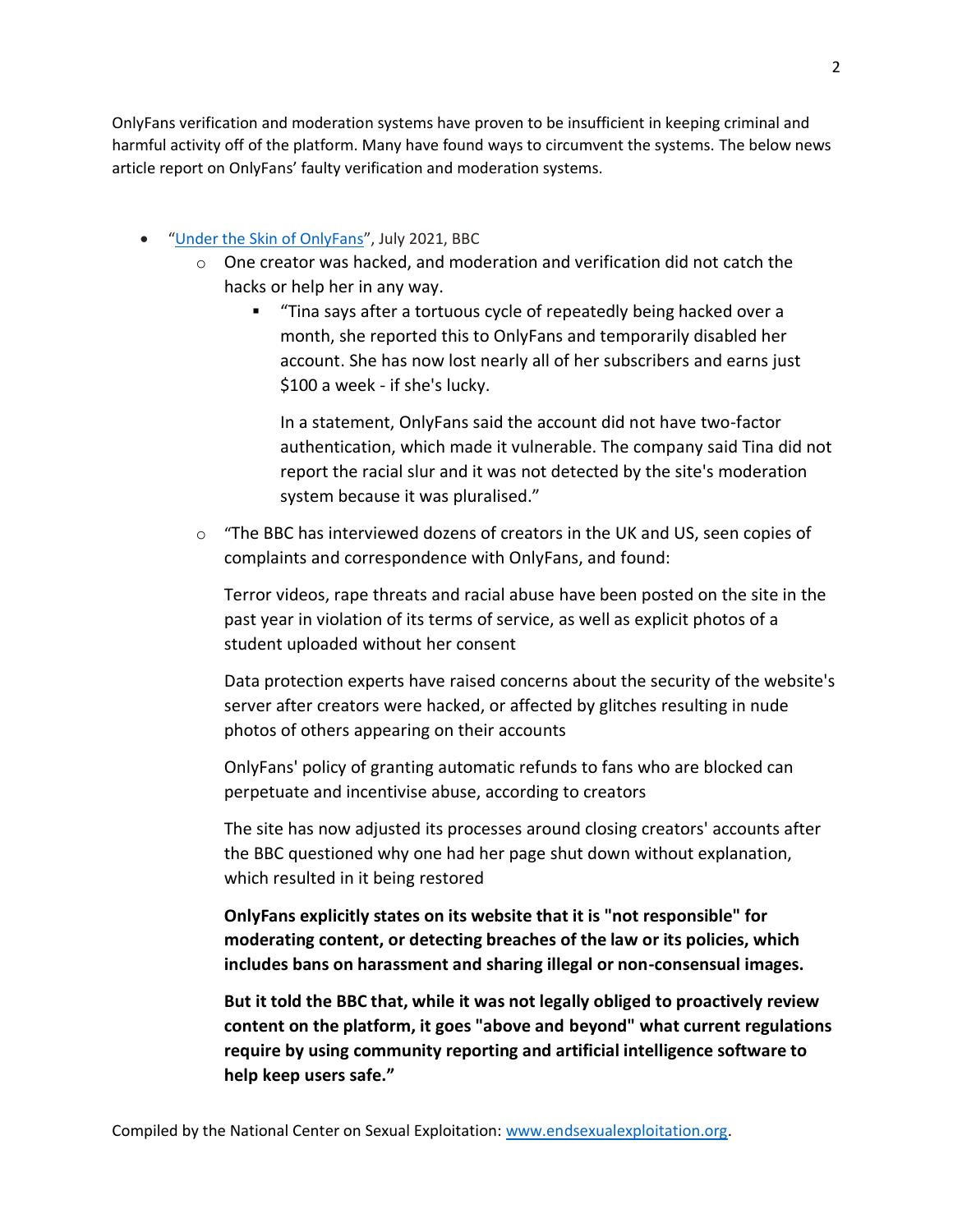- "[The children selling explicit videos on OnlyFans](https://www.bbc.com/news/uk-57255983)", May 2021, BBC
	- o **This BBC Investigation found clear ways to bypass OnlyFans' verification systems and policies**
	- $\circ$  "But BBC News tested the site's "new exceptionally effective" system in April. While a fake ID did not work, we were able to set up an OnlyFans account for a 17-year-old by using her 26-year-old sister's passport. The girl never had access to the account."
	- $\circ$  "After setting up an account, creators must provide bank details to receive payment through OnlyFans. However, this does not prevent them posting images and videos.

BBC News has found that creators can share content and then arrange payments through alternative providers, in violation of company guidelines. One of the most popular is Cash App, which allows users to transfer money by mobile phone. We found scores of accounts advertising this.

We were then able to send a direct message to a subscriber and request payment through Cash App, using a common alternative spelling (Ca\$happ).

- "[OnlyFans: How it handles illegal sex videos -](https://www.bbc.com/news/uk-58255865) BBC investigation", August 2021, BBC
	- "Internal documents, leaked to BBC News, reveal that OnlyFans allows moderators to give multiple warnings to accounts that post illegal content on its online platform before deciding to close them. Described as a "compliance manual", the documents also show that staff are asked to be more lenient towards successful accounts on the British content-sharing service."
	- $\circ$  The BBC interviewed OnlyFans content moderators, who revealed the sites bad practices. One content moderator who went by the pseudonym Christof "says he has found illegal and extreme content in videos - including bestiality involving dogs and the use of spy cams, guns, knives and drugs. Some material is not actively searched for by moderators as frequently as he believes it should be, says Christof, despite being banned under the platform's terms of service."
	- o "On multiple occasions, [Christof] says, OnlyFans told him he over-moderated, particularly in relation to videos showing sex in public and to "third-party" content material featuring people not registered with OnlyFans."
	- o Christof speaks to how moderators were instructed to be more lenient to lucrative accounts, giving them additional warning: "'There is a discrimination between accounts,' says Christof. 'It shows money is the priority.'"
- [A college OnlyFans creator says sex work isn't the best creative outlet"](https://www.hercampus.com/wellness/college-onlyfans-creator/), February 2022, Her Campus
	- $\circ$  Former OnlyFans creator testifies that the platform does not make it easy enough for content creators to block concerning subscribers: "I thought OnlyFans would want to make sure I as a creator felt safe and comfortable, because there were really weird, creepy guys on there," she says. "But, at the time, I had to go through hours of Google searches to figure out how to block guys just to get them out of my face."

Compiled by the National Center on Sexual Exploitation: [www.endsexualexploitation.org.](http://www.endsexualexploitation.org/)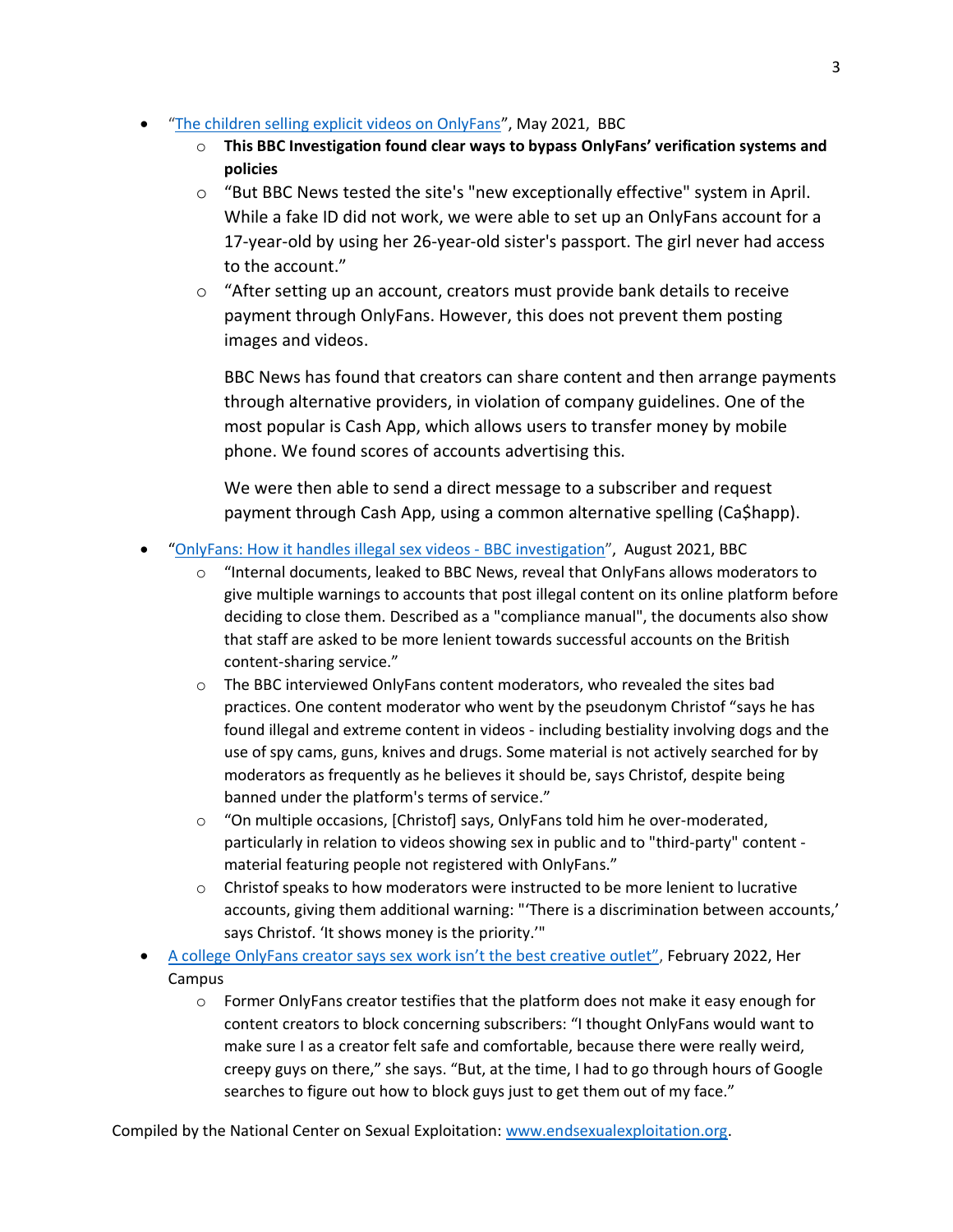- "[Gemma Atkinson issues warning after fake account attempts to charge her followers](https://www.express.co.uk/celebrity-news/1416332/gemma-Atkinson-Instagram-onlyfans-account-fake-warning-news-latest-update)", March 2021, Express
	- o **"**Gemma Atkinson has issued a warning today, after a fake account claiming to be her on Instagram attempted to get people to subscribe to a supposed OnlyFans profile of her that does not exist."

#### **Onlyfans' verification process:**

Onlyfans' verification process for creator accounts requires submitting a picture of government-issued photo ID, a selfie with the ID held up to their face, and providing a link to a social media account. Every individual featured in content must either have a verified account or have an account owner provide pictures of their photo ID. The below screenshots detail OnlyFans' verification process. As evinced above, however, these verification procedures have proven to be insufficient. See also our proof of child sexual abuse material on OnlyFans.

#### **Creators Featured in Content**

If your content contains someone other than you, you must either:

- . Tag that person's OnlyFans account; or
- . If they do not have an OnlyFans account, please ask them to make one;
- . If they cannot make an OnlyFans account, you will need to provide a copy of their photo ID and release documents before the content can be posted.

To tag a Creator's account, simply @ their username. You can also include their full URL "onlyfans.com/<insertusernamehere>" to generate a card that links to their profile at the bottom of your post.

Creator accounts must feature the person whose ID is on file with OnlyFans and who has passed all of the ID verification requirements. Please review our Terms of Service for more information.

If an account features other creators, please note that the majority of the content must feature the person whose ID is on file with OnlyFans and who has passed all of the ID verification requirements.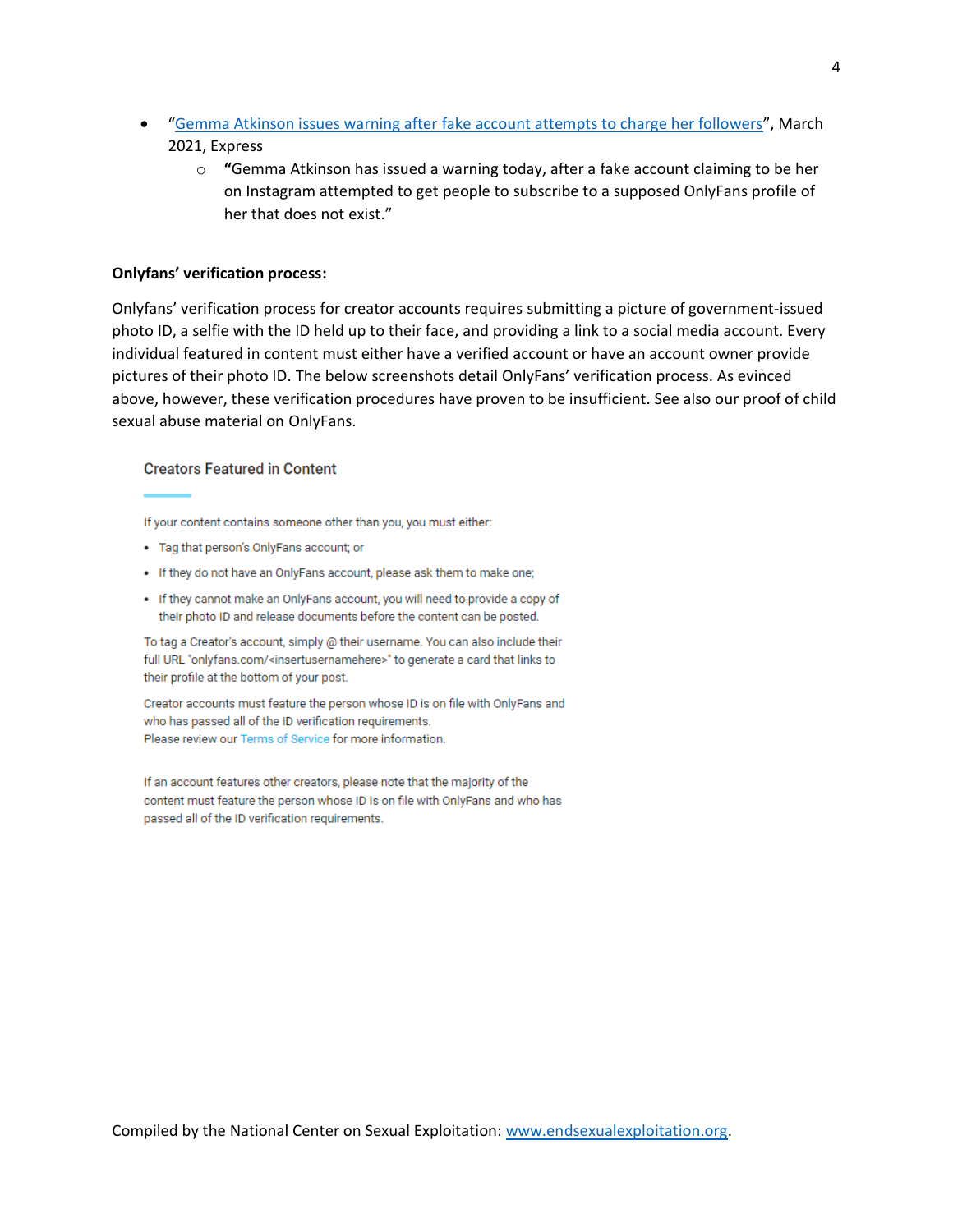#### **Rejected applications**

Applications may be rejected for the following reason(s):

- . Poor quality selfie with a government-issued, non-expired photo ID
- · Poor quality image of a government-issued, non-expired photo ID or passport
- Provided ID is expired or will expire in less than 30 days
- · Provided ID is invalid or damaged (hole-punched, cracked/taped, cut-up)
- . Provided ID is not government-issued and/or does not contain holder's photo
- . A secondary form of ID is required at this time (preferred: international passport with English characters)
- . Images of the front and back of your government-issued ID are required
- . A photo of your government-issued ID and a selfie photo with your government-issued ID are required
- Verification by additional social media is required at this time; you may complete this step by linking your Twitter account or by allowing access for verification to another social media platform such as Instagram or Facebook
- . Cover image and/or profile photo does not match your identity; please note that for any third-party content, you must submit:
	- the Creator's ID
	- . the Creator's selfie photo with matching ID
	- · a Creator release form
	- the Creator's selfie photo with signed release form
- Cover images or profile photos are misleading or confusing. Images should represent the type of content you intend to post
- . Cover image and profile photo do not match criteria, they cannot contain nudity and/or sexual material
- · Submitted account application for 2 or more Creators; additional documents are required:
	- · all Creator's government issued, non-expired IDs
	- · all Creator's selfie photos with government-issued, non-expired IDs
- · Submitted account promotes escort services, which are prohibited by our Terms and Conditions
- · Submitted account suggests direct contact with Fans, which is prohibited by our Terms and Conditions
- · Submitted Account suggests third-party payment processors or services in the About Section, website URL, cover image or profile photo
- Submitted account owner is not over the age of 18